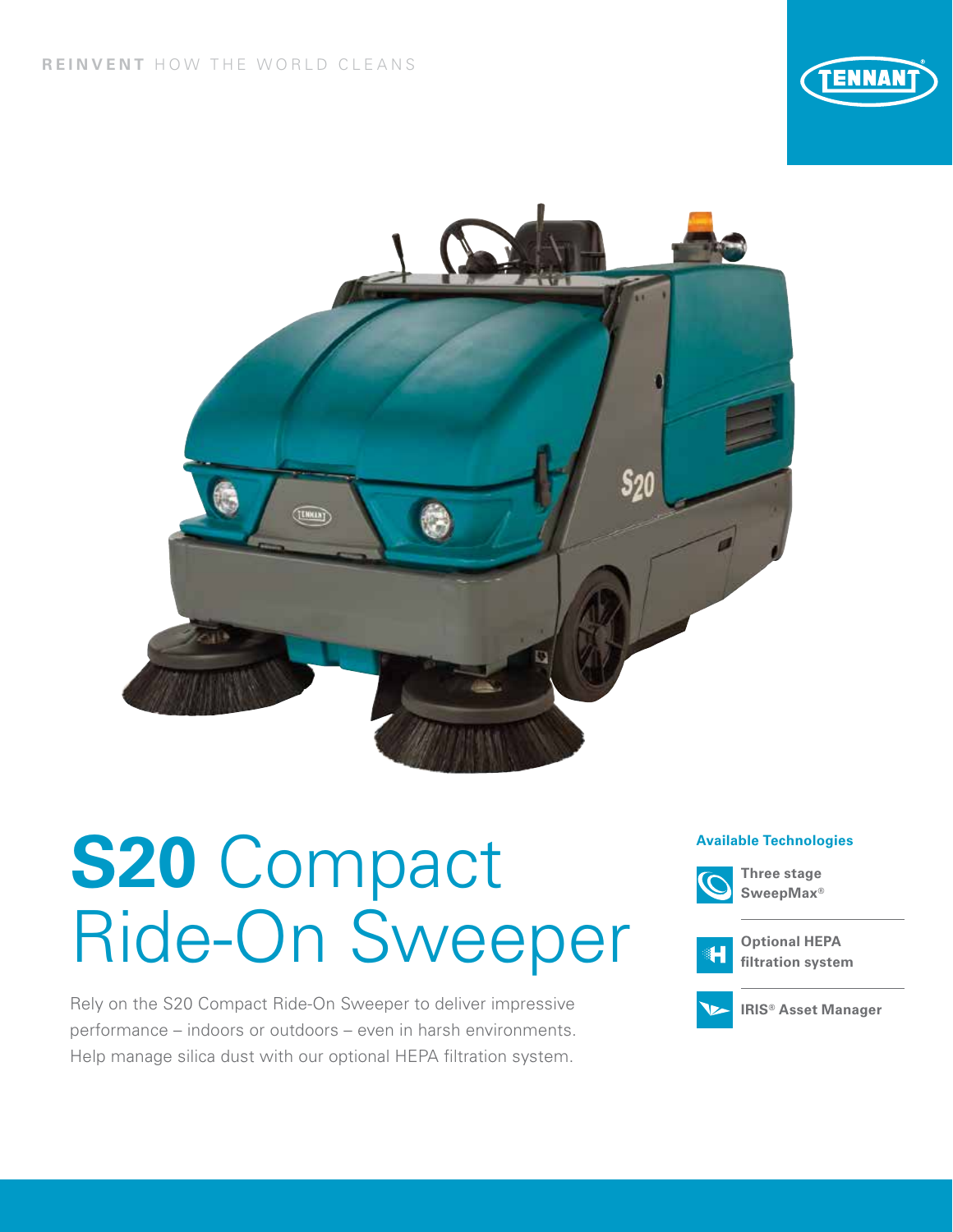## Engineered for Productivity



- 1. **SweepMax<sup>®</sup> Stage 1:** Keep bulky debris, water, and heavy dust in the hopper with the first stage Perma-filter™.
- **2. SweepMax® Stage 2:** Remove fine dust and moisture by redirecting it into the hopper with the second stage cyclonic pre-filter.
- **3. SweepMax® Stage 3:** Filter sub-micron dust particulates down to 0.5 microns at 99% efficiency with a third stage, flame retardant, nanofiber surface loading canister filter.
- **4. Reduce downtime, service time, and maintenance costs** by quickly accessing the heart of the S20 with no-tool, easy-to-open covers.
- **5. Excellent operator sightlines,** standard headlights and taillights, 7 in / 180 cm side brush reach, and horn button in center of steering wheel.
- **6. Achieve long machine life** with the S20 Compact Ride-On Sweeper's corrosion-proof, heavy-duty Duramer<sup>™</sup> hopper and shrouds.

#### **Optional Accessories**



Reduce cleaning time using optional **dual side brushes,** and high-capacity debris hopper.



Increase safety and effective operation in the most severe environments with an optional **overhead guard.**



Clean off aisle and in tight spaces with the convenient optional **vacuum wand**.



Optional **tower bumpers** that protect against accidental contact with hard objects.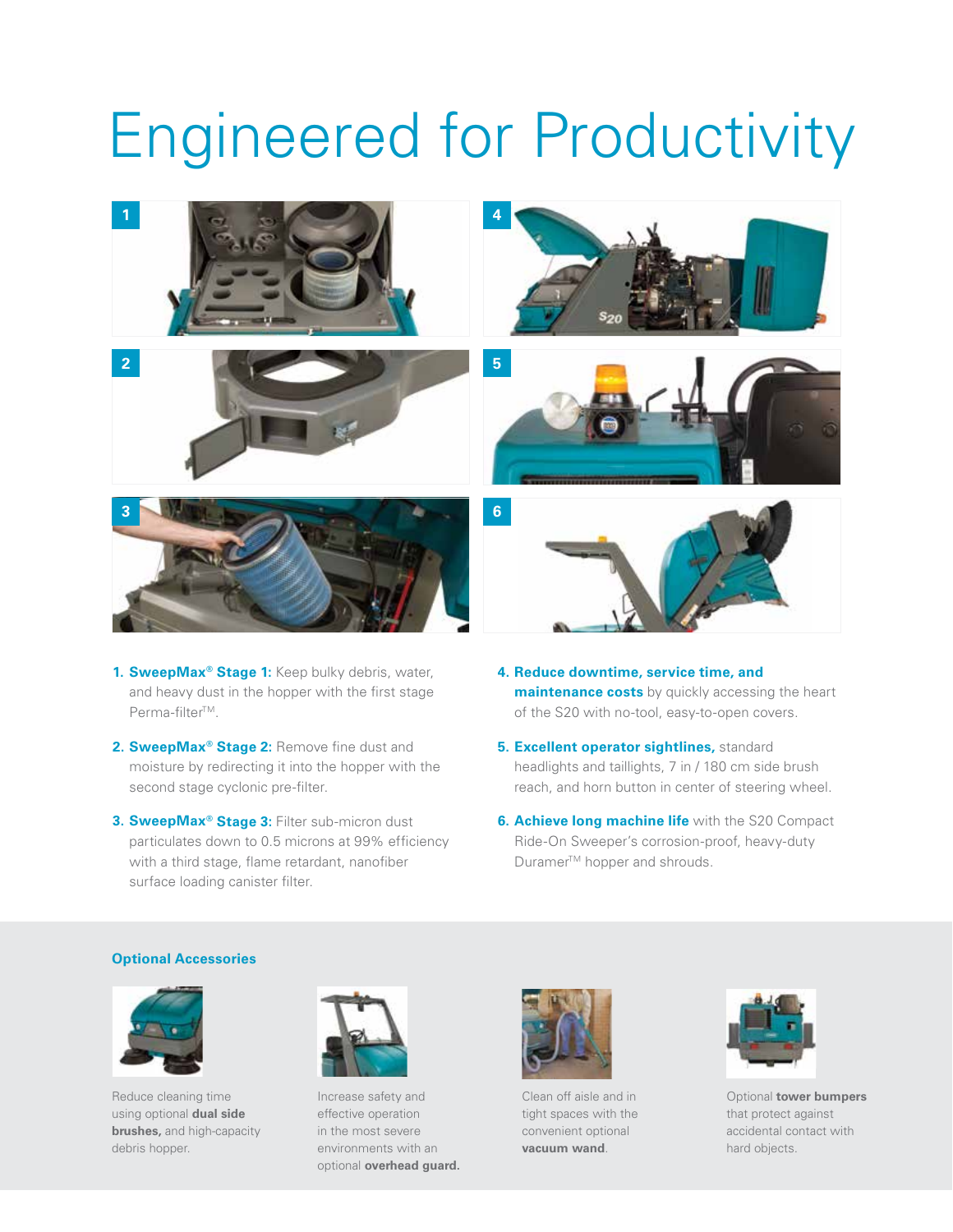## **1 2 3 4 5 6** Inside the **S20**

- **1. Ensure operator safety** by alerting and shutting down air flow if increases in hopper temperature are sensed by Thermo-Sentry™.
- **2. Provide superior air flow** filtration and longer, better dry dust control with the SweepMax® system.
- **3. Simple filter cleaning** by increasing efficiency with the ShakeMax® 360® filter cleaning mechanism, dislodging dust particles caught deep within the pleats.
- **4. The dedicated belt driven vacuum fan and built-in muffler** provide superior dust control, lower noise, and reduced maintenance.
- **5. Nanofiber canister filter** provides superior dust release for lower operating pressure and lasts up to 3 to 5 times longer than paper, cellulose, or synthetic media blends.
- **6. Depend on long-term structural reliability**  with a full wrap-around steel bumper with a steel T-beam superstructure designed for greater strength, rigidity, and long life.